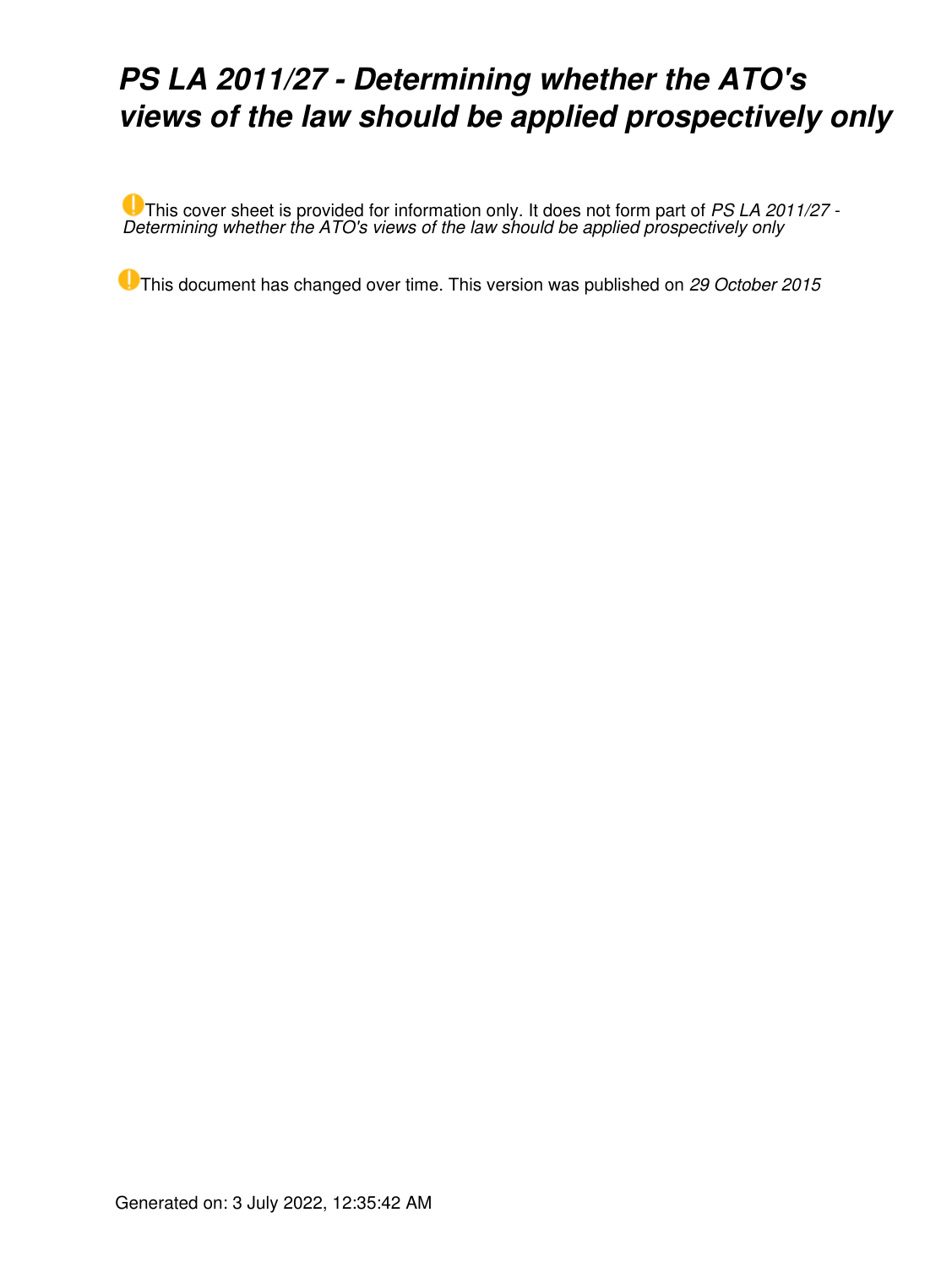

## PS LA 2011/27 Determining whether the ATO's views of the law should be applied prospectively only

## This Law Administration Practice Statement sets out the matters that you should take into account in determining whether to apply the ATO view of the law prospectively only.

## *This practice statement is an internal ATO document, and is an instruction to ATO staff.*

*Taxpayers can rely on this practice statement to provide them with protection from interest and penalties in the following way. If a statement turns out to be incorrect and taxpayers underpay their tax as a result, they will not have to pay a penalty. Nor will they have to pay interest on the underpayment provided they reasonably relied on this practice statement in good faith. However, even if they don't have to pay a penalty or interest, taxpayers will have to pay the correct amount of tax provided the time limits under the law allow it.*

## **1. What this practice statement is about**

We apply the ATO's view of the law in undertaking compliance activities and in providing interpretative advice or guidance, including a precedential ATO view document such as a public ruling or ATO interpretative decision (ATO ID).

This practice statement outlines procedures you should follow in determining whether there are circumstances that would make it inappropriate to apply the ATO view in relation to past years or periods.

#### **2. Applying the ATO view of the law – general principles**

The law operates from the date of effect of the relevant legislation, and thus we will usually apply our view of the law from this date (for exceptions, see section 12 of this practice statement).

However, in all instances you should consider whether there are circumstances which would make it appropriate to not take action to apply the ATO view of the law in past years or periods.

This practice statement outlines those circumstances, but they are not exhaustive, and are not intended to limit the Commissioner's powers. No one factor by itself is conclusive, and you need to consider and weigh up all the factors and circumstances in making your decision.

This practice statement does not purport to bind anyone in law to act contrary to the provisions of any statute. In particular, any assessment (including an amended assessment) of a taxpayer's liability must be based on the law as the ATO understands it to be having regard to any relevant case law, and not on any other basis.<sup>[1](#page-1-0)</sup>

The same principle applies if the ATO is making a decision on an objection, issuing a private ruling or making submissions to a court or tribunal on the relevant point.<sup>[2](#page-1-1)</sup>

It is preferable that a decision on whether or not to apply the ATO view of the law in relation to past years or periods be made as early as practicable in any compliance process. However, you may make such a decision at any time before issuing an assessment (including an amended assessment). This may result in the ATO declining to re-assess the taxpayer.<sup>[3](#page-1-2)</sup>

## *Pattern of ATO conduct in relation to a single taxpayer*

For the most part, this practice statement discusses ATO behaviour in relation to taxpayers generally, or to a class of taxpayers. However, a pattern of ATO conduct in relation to a single taxpayer might raise considerations for that taxpayer similar to those dealt with in this practice statement.

One relevant consideration in such a case would be the desirability of treating taxpayers in comparable situations consistently. This might need to be balanced against the desirability of avoiding unfair treatment in the particular circumstances of individual cases.

In case of a dispute, it would be appropriate to follow the procedure set out in section 11 of this practice statement.

<span id="page-1-2"></span><span id="page-1-1"></span><span id="page-1-0"></span><sup>1</sup> See *Macquarie Bank Limited v. Commissioner of Taxation* [2013] FCAFC 119 (*Macquarie Bank*) at [11]. This principle is subject to exceptions created by the legislation itself, such as where legislation expressly gives the Commissioner discretion to determine a particular amount, or where a statutory time limit or a binding ruling applies.

 $\overline{\phantom{a}^2$  This requirement does not prevent the ATO from taking, by the accepted principles of statutory interpretation, a particular view of the law (or of its application) that is reasonably open in cases where more than one view appears to be reasonably open, having regard to any applicable case law. See Macquarie Bank at [11].

regard to any applicable case law. See *Macquarie Bank* at [11]. 3 'It may be accepted for the purposes of argument ... that the Commissioner's power of general administration ... permits the Commissioner 'to decline to consider re-assessing, or to decline to in fact re-assess, a taxpayer': *Macquarie Bank* at [11].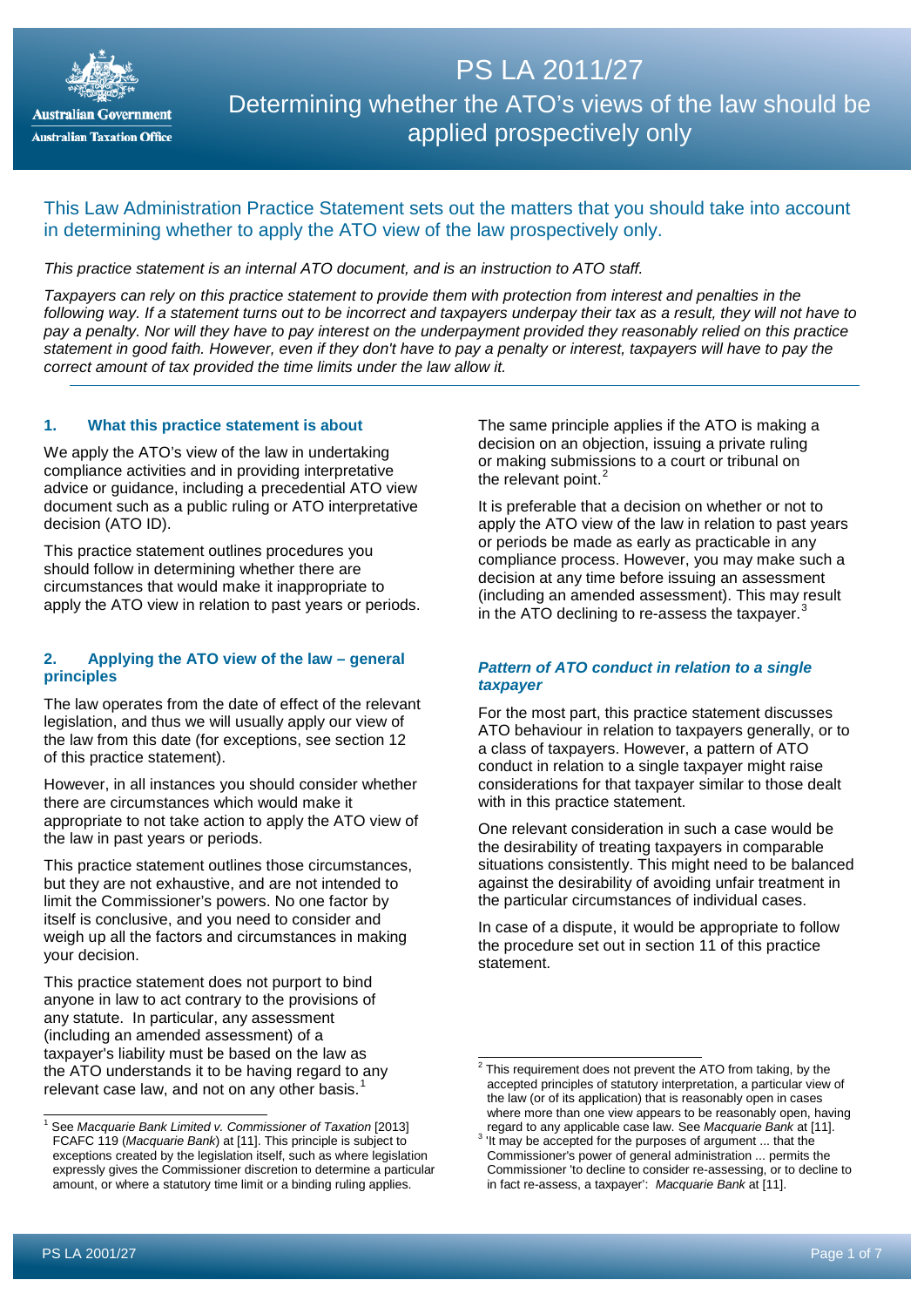#### **3. Applying the ATO view of the law – prospectively only**

In deciding whether there are circumstances which would make it appropriate to not take action to apply the ATO view of the law in past years or periods, you must:

- (a) consider whether previous ATO publications and conduct could be reasonably seen as conveying a different view of the law
- (b) consider relevant factors in deciding whether the ATO will not take action to apply its view of the law to past years or periods.

These are outlined further in sections 4 and 5 of this practice statement.

## **4. Consider previous ATO publications and conduct**

You must start by researching whether any ATO publication, product or evidence of ATO conduct could be reasonably seen as conveying a different view of the law (that is, different to the view now held) to taxpayers generally, or to a particular class or industry group.

At a minimum, you should search ATOlaw for advice we have issued on the subject, and as appropriate, other information such as the guidance we have provided on the issue on ato.gov.au. In appropriate cases, you should also speak with external advisors or industry representatives, and internal ATO experts, who might have particular knowledge of the history of the ATO's dealings with the relevant industry or taxpayer group.

## **5. Consider relevant factors**

In considering the circumstances when the ATO will not take action to apply its view of the law in past years or periods, you must have regard to the following factors:

#### *Main factors*

The extent to which the ATO has facilitated or contributed to taxpayers adopting a different view of the law (which may result from an industry practice or position), including:

- <span id="page-2-0"></span>(i) whether the ATO became aware of the position adopted by taxpayers or an industry practice in applying the law (for example, through compliance activity) but did not challenge it within a reasonable timeframe having regard to the size of the risk
- <span id="page-2-2"></span><span id="page-2-1"></span>(ii) whether the taxpayers' position or industry practice can be reasonably understood from ATO statements on how to apply the law
- (iii) whether a general administrative practice<sup>[4](#page-2-0)</sup> supporting the taxpayers' position or industry practice can be deduced from other ATO conduct
- (iv) the time that has elapsed since the ATO's first awareness of the issue, publicly announcing it would challenge the position or practice<sup>[5](#page-2-1)</sup> and the time taken to finalise its view.

Whether or not an industry practice exists is discussed in section 6 of this practice statement.

#### *Overriding factors in individual cases*

If:

- there is evidence of fraud or evasion in a particular case, or
- tax avoidance is involved

these will override any decision that has otherwise been made to apply the ATO view of the law prospectively only. This will not apply however, where there was an administrative practice that an anti-avoidance provision did not apply in a particular factual context.<sup>[6](#page-2-2)</sup>

## **6. Is there an alternative view or industry practice?**

To determine whether an industry practice exists, you need to evaluate any evidence that might support the practice, such as published documents on an industry website, academic or conference papers, speeches or minutes from industry forums, ATO publications referring to the industry practice. The publication of a single document may not be sufficient to establish industry practice.

Industry views can be adopted by taxpayers generally, or a class of taxpayers. They **do not** apply to views adopted by a single taxpayer.

If it is unclear in a particular case whether an industry practice exists or there is a perception that the ATO has facilitated or contributed to an industry practice, you should consult with relevant industry stakeholders, usually through the relevant ATO forum for the industry concerned.

For further information about general administrative practice refer to TR 2006/10 and TD 2011/19.  $\overline{a}$ 

<sup>&</sup>lt;sup>5</sup> One way the ATO may make taxpayers aware that we are challenging<br>a position or practice is by publishing a Taxpayer Alert on ato.gov.au.

 $6$  For further information on fraud, tax evasion and tax avoidance see: PS LA 2008/6 for guidance in determining whether there has been fraud or evasion, PS LA 2005/24 for information on the application of the general anti-avoidance rules, PS LA 2008/10 for information on the application of section 45B of the *Income Tax Assessment Act 1936* to share capital reductions.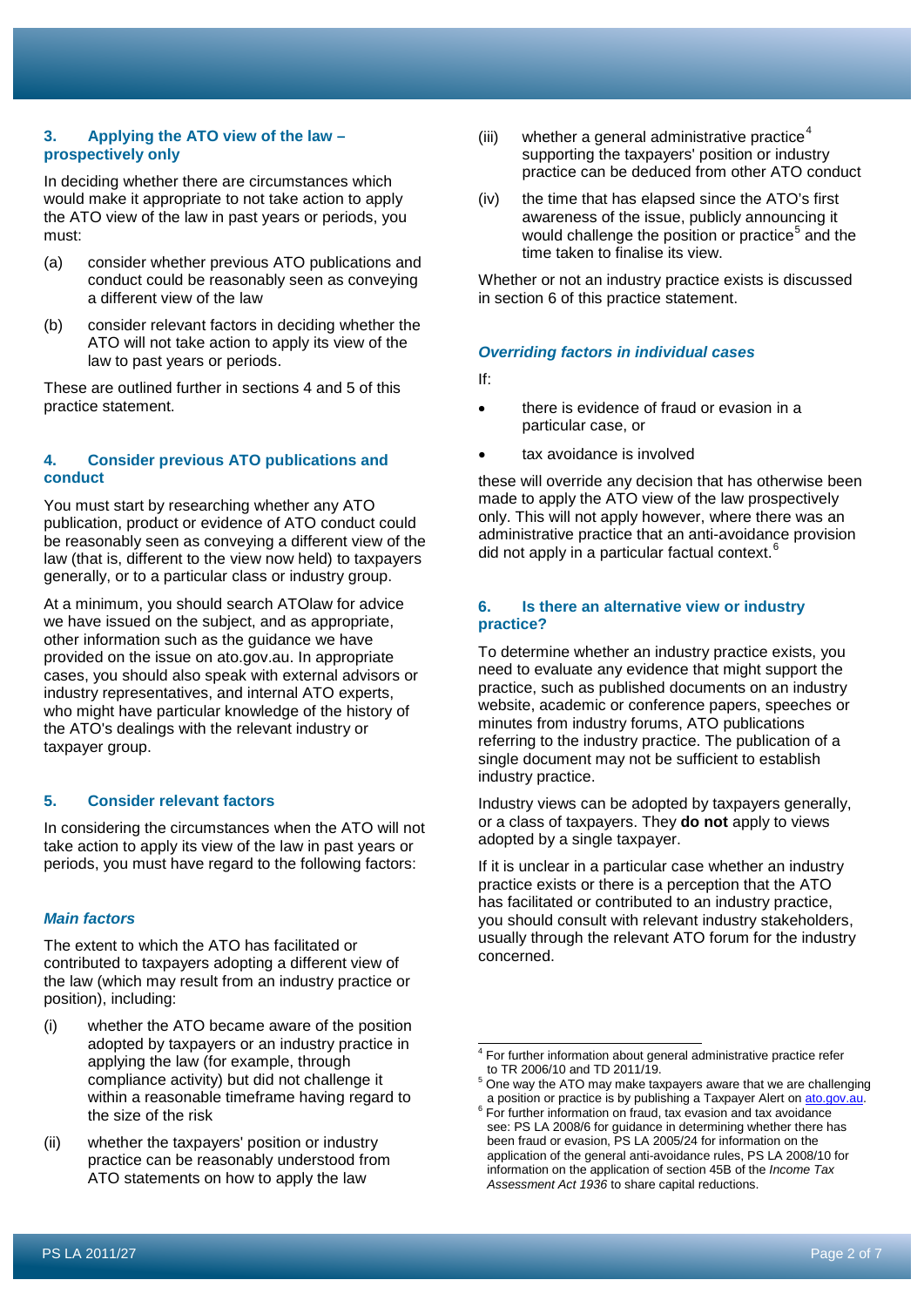To facilitate the timely identification of areas of uncertainty and potential contention, we also encourage tax advisers and taxpayers to bring issues to the ATO's attention, including in income tax returns, and discuss these with us.

If your research leads you to determine that no different industry practice exists, or if there is one, that the ATO has not facilitated or contributed to that practice, then the onus is on taxpayers or their representatives to provide evidence to the contrary.

## *Circumstances in which we have facilitated or contributed to the development of taxpayers' views or an industry practice*

In the following circumstances, you should consider that we have contributed to the development of taxpayers' views or an industry practice:

- If any of our published material, including on ato.gov.au, accepts an industry practice regardless of how widely documented that industry practice is otherwise.
- If there is evidence of the ATO being aware of a particular industry practice and it did not alert taxpayers or the industry to its contrary view and it did not finalise its view for a lengthy period of time.
- If there is evidence (such as ATO publications, transcripts of speeches or minutes of ATO forum meetings) that the ATO was aware of the practice, had conducted a series of audits in that industry and decided not to take compliance action in relation to that issue, then it would be more likely that the ATO would be considered to have facilitated or contributed to the practice.

## *Circumstances in which we have not facilitated or contributed to the development of taxpayers' views or an industry practice*

In the following circumstances the ATO will not be considered to have facilitated or contributed to the development of taxpayers' views or an industry practice:

- Merely providing a view in, for example, a single private ruling or an audit, or not publishing a view on the issue – although that may indicate a wider practice or view of the law.
- Conducting compliance activities in relation to a taxpayer who has adopted a particular approach and deciding not to take action in relation to that issue based on an assessment of the risk.
- <span id="page-3-0"></span>Preliminary views provided during the course of an audit, or in preparing a ruling if the ATO later changes its view or position.
- Preliminary views we may provide on the design of law changes.
- In the context of self-assessment, simply issuing assessments consistent with the information returned by taxpayers in a particular industry.

## **7. Seeking assistance from the Tax Counsel Network**

Where an existing ATO view or general administrative practice would result in an outcome that is incorrect or unintended, or because there is a significant alternative view, assistance must be sought from the business line and, if the level of risk warrants it, from the Tax Counsel Network.

## **8. Approval for decisions made in relation to applying the ATO view of the law**

Approval of a decision not to take action to apply the ATO view in past years or periods must be made for:

- A public ruling (other than a class or product ruling), by:
	- a Deputy Chief Tax Counsel or the Chief Tax Counsel. Where the Public Rulings Panel reviews a proposed public ruling it will also consider date of effect issues as part of its advice.
- Other products or activities (class or product rulings, ATO IDs or compliance activities), by:
	- an SES employee whose normal duties include making these types of decisions.

## **9. Approval for changing an existing ATO view or general administrative practice**

Any change to a precedential ATO view requires the approval of a Deputy Chief Tax Counsel in the first instance who would escalate to the Chief Tax Counsel if appropriate.

## **10. Communicating the decision**

If the ATO view is to apply only on a prospective basis, you must clearly state this, together with reasons, in the advice to, or communication with, the taxpayer.

<sup>7</sup> See Law Administration Practice Statement PS LA 2012/1 *Management of high risk technical issues and engagement of officers in the Tax Counsel Network*.  $\overline{a}$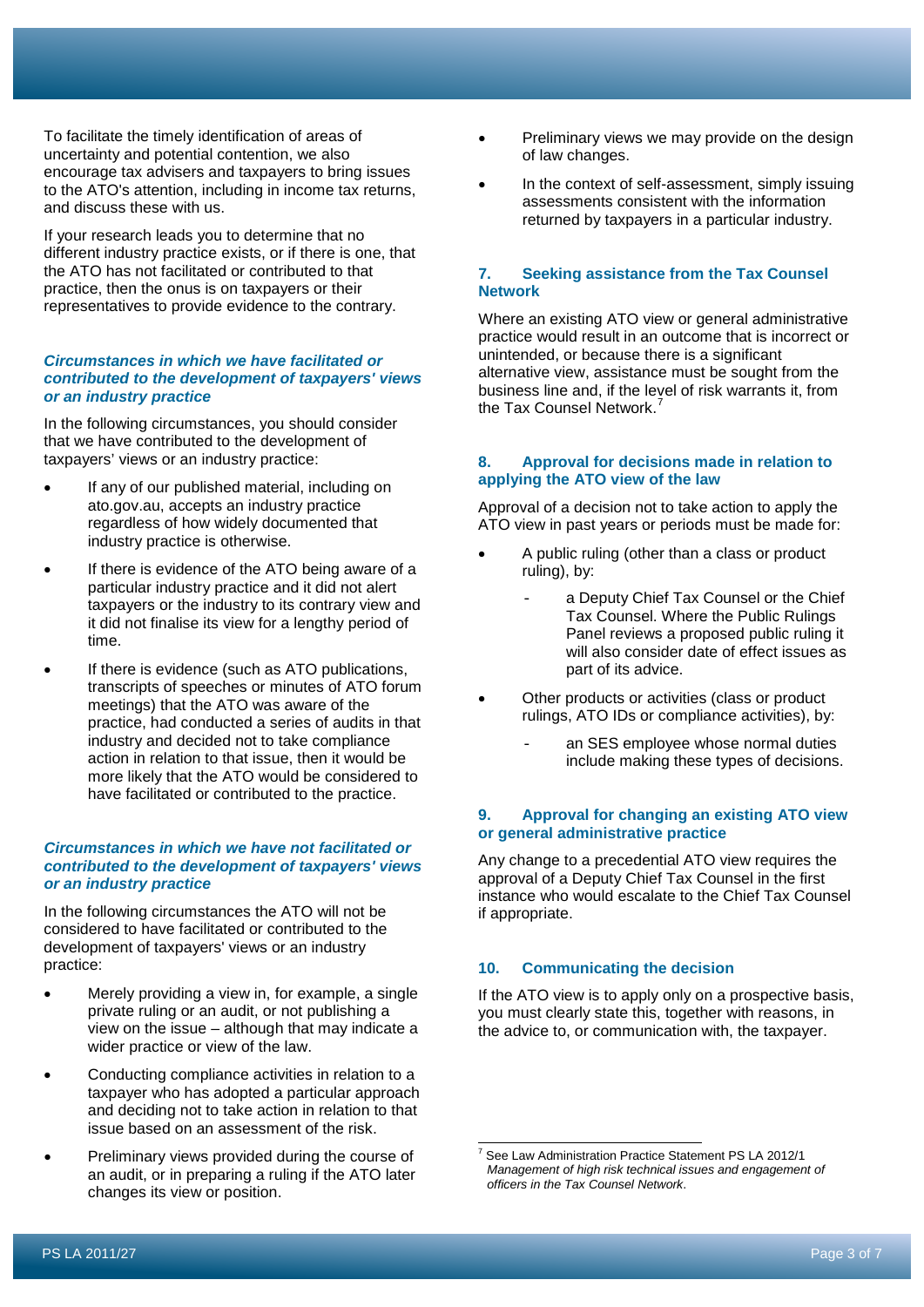If the issue of whether the ATO view should apply only on a prospective basis was specifically raised during the preparation of the advice or otherwise raised in the course of conducting compliance activities (for example, if it was specifically addressed in correspondence between the taxpayer and the ATO or raised as an issue as part of a consultation process), you should also tell the taxpayer of the ATO's decision and reasons for the decision.

If the issue was not specifically raised and your research does not uncover any evidence of previous ATO publications or conduct conveying a different view, then in most circumstances you don't need to provide a written explanation as to why the ATO view will apply in relation to past years or periods.

## **11. What happens if the taxpayer does not agree with the decision?**

A disagreement might arise between you and the taxpayer during a compliance process as to whether it is appropriate to apply the ATO view prospectively only. If this can't be resolved, you should refer the question for decision to appropriately senior ATO personnel in the Law Design and Practice Group (such as an Assistant Commissioner in the Tax Counsel Network) who has not previously been involved in the particular case. The taxpayer's representatives should be given a full opportunity to explain their position to this decision-maker. The Second Commissioner Law Design & Practice should be notified if the dispute persists beyond this stage.

Settlement of disputes is a specifically delegated power of general administration dealt with in the ATO Code of Settlement. The factors outlined in this practice statement may be relevant, among other considerations, in deciding whether a dispute can be settled. This includes cases in which an assessment has been issued.

## **12. Exceptions to the general rule that the law will apply from the date of effect of the relevant legislation**

#### *Periods of review*

Under the self-assessment regime<sup>[8](#page-4-0)</sup>, taxpayer returns (including activity statements) are generally accepted at face value, subject to post-assessment audit or other verification by the ATO. Time limits that restrict the ability to amend assessments beyond set timeframes apply to both taxpayers and the ATO.

#### *Rulings regimes*

Where a taxpayer follows a public, private or oral ruling that applies to them the ATO is bound to assess them as set out in the ruling.<sup>[9](#page-4-1)</sup> If the correct application of the law is less favourable to a taxpayer than the ruling provides, the ruling protects the taxpayer from the law being applied by the ATO in that less favourable way.

A public ruling usually applies to both past and future years and protects a taxpayer from the date of its application, which is usually the date of effect of the relevant legislative provision. In addition, a public ruling that is withdrawn continues to apply to schemes that had begun to be carried out before the withdrawal.<sup>1</sup> However, this rule doesn't apply to an indirect tax public ruling or an excise public ruling.

Even if a taxpayer does follow a ruling, we may apply the law in a way that is more favourable for the taxpayer (provided that the time limits have not expired) where to do so is a correct application of the law. This may happen where the ATO subsequently decides that the ruling is incorrect and disadvantages the taxpayer.<sup>1</sup>

See Taxation Ruling TR 2006/10 $12$  for the ATO's approach to determining the date of effect of public rulings.

## *Administratively binding advice*

PS LA 2008/3 explains that, in the interests of sound administration, the ATO's practice has been to provide administratively binding advice in a limited range of circumstances.<sup>[13](#page-4-5)</sup>

## *Matters under the Superannuation Guarantee (Administration) Act 1992*

The ATO provides administratively binding advice on matters under the *Superannuation Guarantee (Administration) Act 1992* (SGAA). There is no legislative framework for the provision of public, private or oral advice in relation to matters under this Act.

The principles discussed in this practice statement are also relevant to decisions about what action should be taken where an employer has failed to meet the requirements of the SGAA. In making a decision whether to apply a view of the law only on a prospective basis, the ATO also needs to take into account the interests of affected employees.

<span id="page-4-5"></span><span id="page-4-4"></span><span id="page-4-3"></span><span id="page-4-2"></span><span id="page-4-1"></span><span id="page-4-0"></span> $\overline{\phantom{a}^8}$ The GST, luxury car tax, wine equalisation tax and fuel tax credits systems operated on a self-actuating basis until 30 June 2012. Under this system, a taxpayer is automatically liable for tax or entitled to a refund based on the liabilities and entitlements attributable to a tax period.

<sup>9</sup> See section 357-60 of Schedule 1 to the *Taxation Administration* 

Act 1953 (TAA).<br><sup>10</sup> See subsection 358-20(3) of Schedule 1 to the TAA.<br><sup>11</sup> See section 357-70 of Schedule 1 to the TAA.<br><sup>12</sup> See paragraphs 59 to 77 of TR 2006/10. A similar approach was also adopted by the ATO prior to the publication of this ruling - see<br>TR 92/20 (withdrawn).

<sup>&</sup>lt;sup>13</sup> Attachment B to PS LA 2008/3 contains an exhaustive list of those circumstances in which the ATO can provide administratively binding advice to a taxpayer.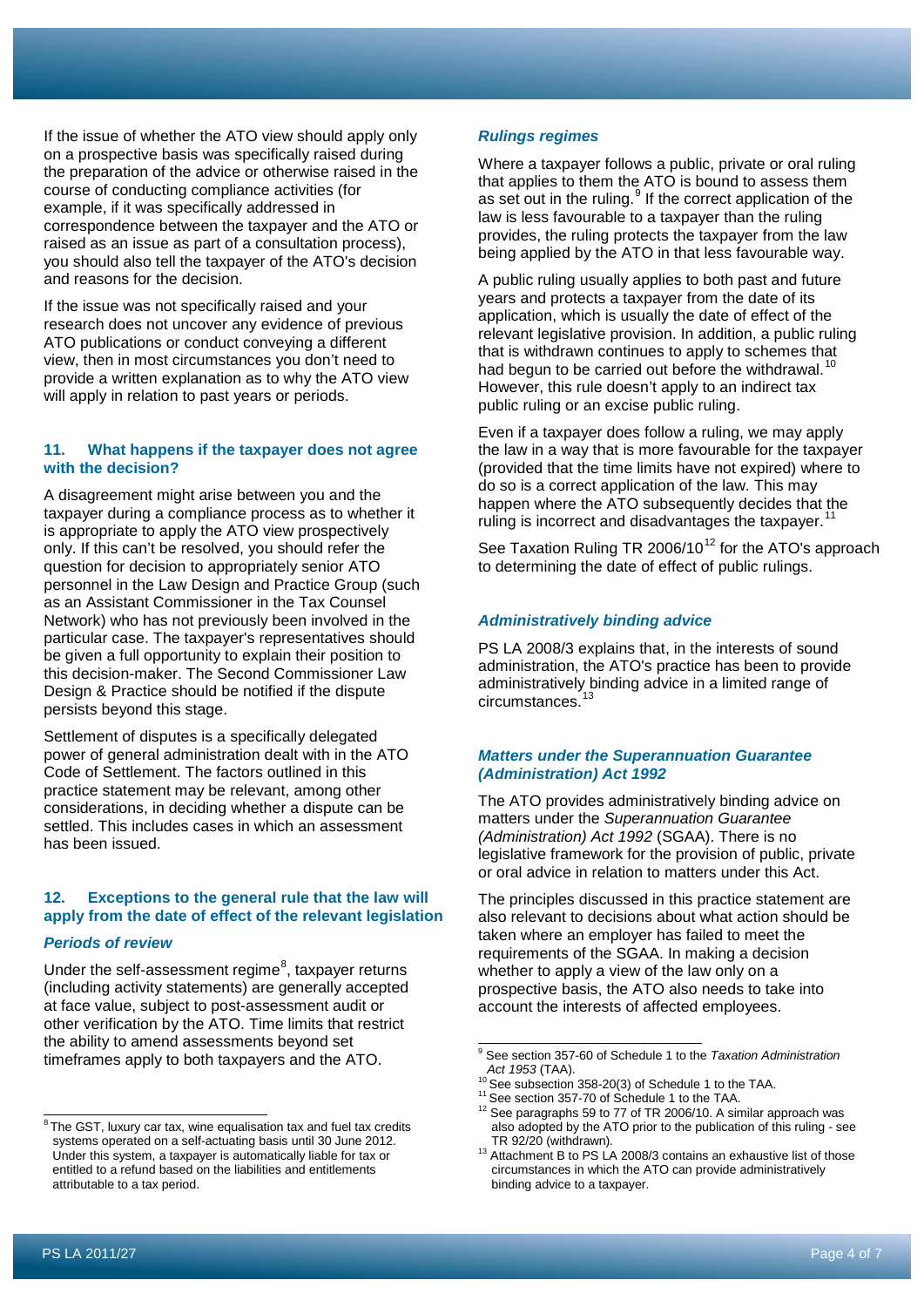#### *Matters under the Superannuation Industry (Supervision) Act 1993*

The *Superannuation Industry (Supervision) Act 1993* (SISA) provides that sanctions may be applied to trustees of self-managed superannuation funds (SMSFs) for contraventions of the SISA.

Under paragraph 42A(5)(b) of the SISA, the Commissioner has the discretion to treat a superannuation fund as complying even if a trustee contravened one or more of the regulatory provisions in the SISA. To the extent that the ATO has facilitated or contributed to taxpayers adopting a course of action that led to a contravention, the principles discussed in this practice statement are relevant to the exercise of that discretion.<sup>[14](#page-5-0)</sup>

## **13. Powers of general administration**

The Commissioner needs to make decisions about the allocation of ATO resources to compliance and other activities that promote the efficient, effective, economical and ethical use of those resources. In doing so the Commissioner must still comply with the law.

In the present context, this concept means you must do more than a simple cost-benefit analysis of whether a given audit process is likely to result in recovering an amount of revenue that is greater than the cost of undertaking the audit. The Commissioner may and should give substantial weight to broader considerations, including the benefits to the tax system of administering the law in a way that promotes certainty and fairness in practice.

While the Commissioner can't use the powers of general administration to accept non-compliance with the law<sup>15</sup>, as part of the duty of good management, the Commissioner can decide not to undertake compliance action on a particular issue for prior years or periods. PS LA 2009/4 addresses the exercise of the Commissioner's powers of general administration, including a range of factors<sup>[16](#page-5-2)</sup> the Commissioner will take into account in deciding whether to undertake compliance action in relation to prior years or periods.

<span id="page-5-2"></span>intentions.<br><sup>16</sup> See paragraphs 21 and 23 of Appendix B of PS LA 2009/4.

## **14. Examples**

The following examples illustrate how the ATO would apply the factors outlined in this practice statement. The examples are not intended to be exhaustive or prescriptive, they don't address the application and remission of penalties, and it is assumed that there was no evidence of tax avoidance, fraud or evasion.

#### *Cases where it may be appropriate to apply the ATO's view of the law only on a prospective basis*

#### *Example 1 – ATO is aware of existing practice*

The ATO became aware through compliance activities that taxpayers in an industry were taking a particular approach to the application of a provision of the tax law. The ATO concluded that the approach had some legal merit and was reasonably open to taxpayers to adopt. The practice was referred to in guidance material published on ato.gov.au. The risk associated with this issue was not considered to be high and so the ATO, in exercising the duty of good management, determined not to undertake any further compliance action in relation to the practice.

Some years later, the ATO decided to issue a public ruling outlining its views on the application of the provision. The views in the draft and final public ruling were contrary to the existing practice that the ATO was aware of and to which it referred to in the guidance material on ato.gov.au.

In these circumstances, because the ATO was aware of the existing practice and contributed to it continuing by referring to the existing practice in guidance material on the website, it would be appropriate for the ATO not to take action to apply the ATO view of the law in past years or periods. The ruling would only apply prospectively.

#### *Example 2 – general industry practice established after ATO published earlier and different view*

The ATO issued a draft public ruling in relation to a particular issue.

Before the publication of the draft ruling, the ATO had published a contrary view to that taken in the draft ruling on ato.gov.au about an industry practice that had been developed. Contrary views had also been expressed and recorded in the minutes of previous National Tax Liaison Group meetings. The taxpayers in the relevant industry had adopted the view made public by the ATO before the draft ruling.

As a result of the actions by the ATO in publishing the documents containing the contrary view, which provided clear evidence of the practice, it would be appropriate for the ATO to not take action to apply the current ATO view of the law in past years or periods.

<span id="page-5-0"></span> $14$  PS LA 2009/5 explains the weight to be given to the ATO's advice and guidance on SMSFs and the appropriate compliance action to be taken if a taxpayer has relied on this advice or guidance. See also PS LA 2006/19 for further guidance about the exercise of the

<span id="page-5-1"></span>discretion. <sup>15</sup> The courts have held that, although the powers of general administration conferred on the Commissioner are very broad, they can't be used to extend, confine or undermine Parliament's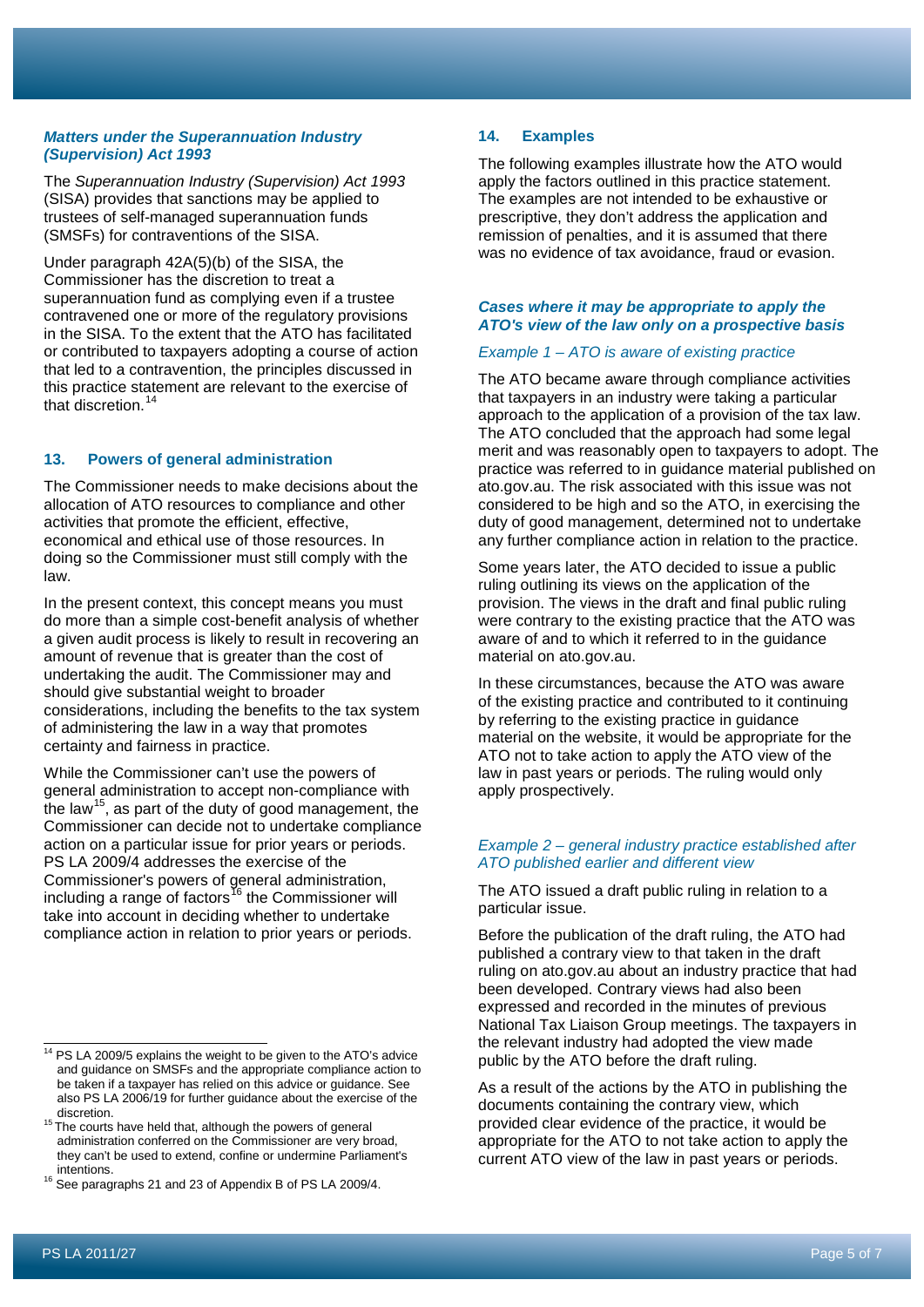#### *Example 3 - Prior ATO ruling, tax implications of the arrangement entered into by the taxpayer will not take effect for several years after the view is published*

The ATO identified a need to issue a public ruling on the application of a tax law provision to arrangements undertaken by taxpayers that involved long term commitments. These involved taxpayers entering into a contract in year 1 but with the tax implications of the arrangement (which are to be addressed in the ruling), not applying until year 5.

A previous ATO ruling addressing a more general point contributed to the taxpayers taking a different view to that subsequently taken by the ATO.

Due to the nature of the arrangements, when the final ruling was issued, we applied it only to arrangements entered into after the date of publication of the ruling. It did not apply to arrangements that had already been entered into even though the tax implications of those arrangements would arise after the new view was published.

We adopted this approach because taxpayers who entered into these contracts before the ATO view was expressed would have had a reasonable argument that the tax implications of the arrangement would have been different based on the previous ATO ruling. Taxpayers may not have entered into the arrangements had they known that there would be different tax implications. This is despite the fact that the tax implications would not arise until some time after the new view was published.

This approach was considered to be appropriate in these circumstances because the ATO facilitated or contributed to the taxpayers' view of the law in relation to the contracts they had already entered into. The ATO accepted that the earlier more general ruling could be interpreted in a manner consistent with the approach taken by taxpayers.

## *Example 4 – ATO did not challenge existing industry practice within a reasonable time*

In 2010, the ATO published an ATO ID on a GST issue in which the view expressed was contrary to an industry practice that been followed since the introduction of the GST in 2000. The ATO became aware of the existing practice across the industry through compliance activities in 2005 but did not take steps to challenge or express a contrary view or any concerns about the practice.

In this case it would be appropriate for the Commissioner not to take action to apply the ATO's view of the law in past years or periods because the ATO contributed to the industry practice by not challenging it within a reasonable timeframe.

#### *Examples of cases where it would be appropriate to apply the ATO view of the law in past years or periods*

#### *Example 5 – law unclear, no ATO view*

The ATO decides to issue a public ruling in relation to an issue. The ATO has not previously published a view on this issue and isn't aware of any existing taxpayer or industry practices in relation to it. There are two alternative interpretative views and the ATO publishes a discussion paper that sets out both views and identifies a preferred view. The discussion paper makes it clear that the views expressed are not binding and are for discussion purposes only.

As part of preparing the public ruling, the Public Rulings Panel considers both views. It decides that the alternative view in the discussion paper (not the view that the ATO initially preferred) is the preferred view. The ATO adopts the alternative view in both the draft and final rulings.

In these circumstances it would be appropriate for the ATO to apply the view both prospectively and retrospectively because it wasn't aware of any existing taxpayer or industry practices and did not contribute to the adoption of any such practices. The preferred view in the discussion paper was not binding on the ATO. The alternative view was outlined in order to help resolve the issue. As the ATO had not previously publicly stated a view on the issue and the ruling has been issued to provide certainty in circumstances in which the ATO knew of no existing taxpayer or industry practices, the ruling can have both a past and future application.

## *Example 6 – audit of individual taxpayer, no existing practice*

In the course of an audit, the ATO determined that the taxpayer's approach to the application of the law on a particular issue was incorrect, and amended the taxpayer's assessment. At the time the issue was identified the ATO had no reason to believe that there was a significant risk of the approach being adopted by taxpayers more generally or it becoming an industry practice, and so no further compliance action was taken on the issue across the relevant industry.

A year later, having found that the approach adopted by the taxpayer was being applied across the industry, the ATO decided to undertake compliance activity in relation to high risk taxpayers in the industry, publicising this on ato.gov.au.

The subsequent audit activity revealed that there was a common misunderstanding across the sector and the views that taxpayers were adopting were contrary to the ATO view.